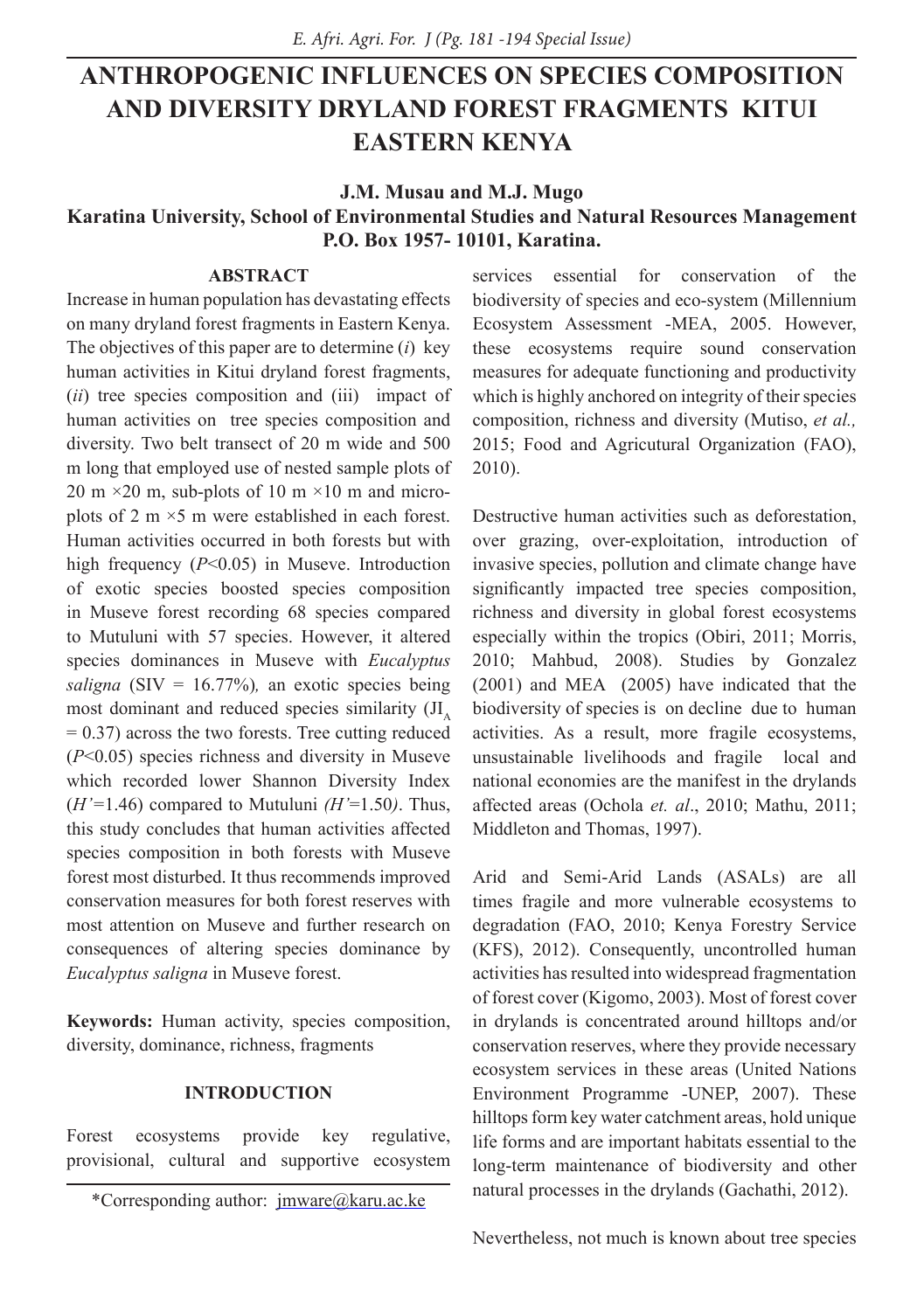composition and diversity of these dryland forests fragments (Gachathi, 2012). Consequently, many forest fragments in drylands like Museve and Mutuluni forests are under threat from human activities by the surrounding human population. Extent and severity of human influences in these hilltop forest fragments are not known, a case that requires immediate attention. The lack of information on how human activities impact on sustainable use of forestry resources in hill top forests hinder sustainable use of these resources.

The objectives of this paper are to determine (*i*) key human activities in Kitui dryland forest fragments, (*ii*) r tree species composition and (*iii*) impact of human activities on tree species composition and diversity.

### **MATERIALS AND METHODS**

#### **Study area**

The study was undertaken at Museve (1.3272° S, 38.0737° E) and Mutuluni (2.0167° S, 38.2833° E) forest fragments (Figure 1). Museve forest fragment (48 ha) and Mutuluni forest fragment (596 ha) are located in Kitui Central (667 km<sup>2</sup>) and Kitui East Constituencies  $(5,119.7 \text{ km}^2)$  respectively; Kitui County (Kenya National Bureau of Statistics (KNBS), 2010; MENR and Belgian Technical Cooperation (BTC), 2002). The area receives an annual average rainfall ranging from 750 mm to 1150 mm distributed in two rainy seasons. Temperatures ranges from a minimum of  $15.7$ °C to a maximum of  $27.1^{\circ}$ C annually while the geology mainly consists of sedimentary plains which are usually low in natural (MENR, 1994; Ministry of Agriculture (MoA), 1983). Both forest fragments are state owned secondary forests previously owned by local communities before colonial era (Mbuvi *et al.,* 2010). Since then, Mutuluni forest has been left to recover naturally while Museve forest has undergone several human interventions including introduction of exotic tree species by forest management which failed due to ecological conditions (Mbuvi *et al.,* 2010).

### **Sampling design and data collection**

Belt transects of 500 m  $\times$  20 m wide that employed use of nested sampling plots was the main study design. Two belt transects were longitudinally established in each forest. The highest elevation guided the choice of start point for transect 1 which run on 1 direction. To separate the 2 transects, a distance of 50 m from the start point on the opposite direction was marked as the start point for transect 2 which run on the opposite direction. In each transect, main plots measuring 20 m  $\times$  20 m were established which were further sub-divided into subplots measuring 10 m  $\times$  10 m and microplots measuring  $2 \text{ m} \times 5 \text{ m}$ .

In the main plots, data on evidences of human activities and on mature trees were collected. Evidences of the predetermined indicators of human activities were signs of charcoal burning, pit sawing, footpaths, grazing, fire, debarking, grass cutting, tree cutting and presence of exotic trees.Plant growth characteristics were used to identify and to distinguish trees from other forms of vegetation. A maximum height of 5 m at maturity criteria was used to distinguish trees from shrubs. The trees were identified and diameter measured at breast height (dbh) for mature trees ( $\geq$  5cm dbh). In the sub-plots, data on saplings (trees  $1 \text{cm} \geq \text{dbh}$  < ) was collected while in the microplots seedlings were identified and counted.

### **Data analyses**

Incidences of human activities were summarized into a frequency table indicating number of plots in which the incidences occurred.A two-sided test of equality for column proportions using z-test was done. To assess intensity of tree cutting, the number of trees cut per plot was converted into stems per hectare (Equation 1); explored for deviation from normality and compared within and between the two forests using student *t*-test and Mann-Whithey test statistics at 95% level of significance.

**Stems/ha =** Number of trees**/**Area(Ha) (1)

All trees, seedlings, saplings and mature individuals in both forests were listed and identified by their families, genus and species to capture the composition of forest. Botanical guides as as described in by Maundu and Bo Tengnas (2005) and Beentje (1994) were used for species identification. Further identification by aid of taxonomist was also done at Kenya Forestry Research Institute (KEFRI)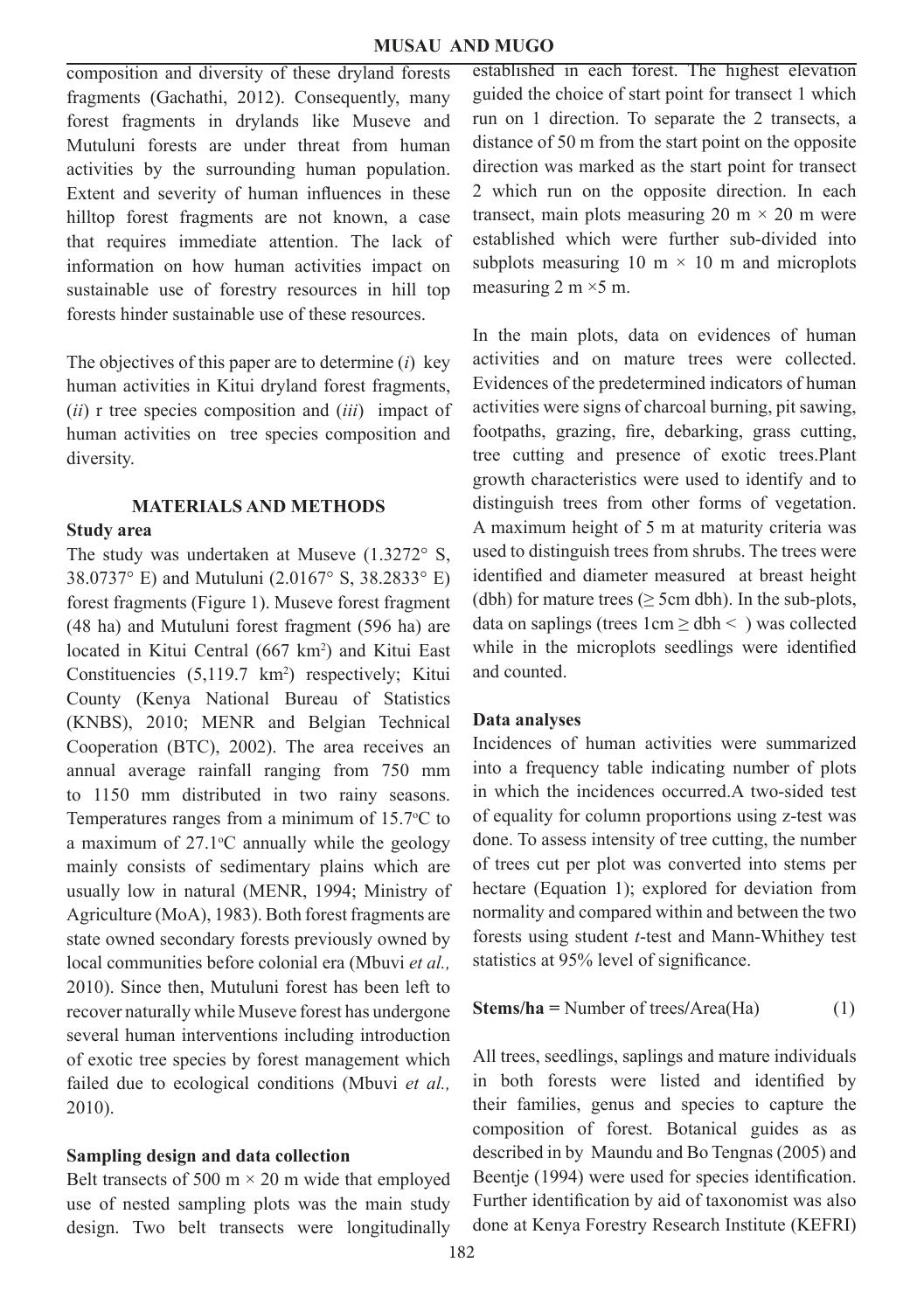

**Figure 1**. Experimental site at Museve and Mutuluni forest fragments in Kitui County Eastern Kenya.

Kitui and Muguga Centres. The Jaccard similarity coefficient (Kentand Corker, 1992) and Species Importance values (SIV) as cited by Kacholi (2014) were calculated using Equations 2 and 3, respectively to examine species similarity and species ecological importance respectively between the 2 forests.

**Jaccard's index**  $(JI_A) = a / (a+b+c)$  **(2)** 

Where,

- a Number of species common in Museve and Mutuluni forests
- b Number of species in Museve but not Mutuluni forest
- c Number of species in Mutuluni but not Museve forest

$$
SIV = Rf + RDe + RDo
$$
 (3)

Where,

*Rf* – Species Relative Frequency *RDe* – Species Relative Density *RDo* – Species Relative Dominance Calculated SIV were ranked from the largest to the smallest in each forest for assessment and the most ten important species identified.

Tree species diversity indices were computed (Equation 4) for each 20 m  $\times$  20 m plot using Shannon-Weiner diversity index (Harris, 1983).

$$
\mathbf{H}' = -\sum_{i=1}^{R} p_i \; lnp_i \tag{4}
$$

Where;

H' -Shannon Diversity Index,

**pi**- Proportion of individuals of species belonging to the  $ith$  species in the data set of interest

The Shannon-Weiner's index was most preferred because it provides an account of both the abundance and evenness and does not unreasonably favour one species (Omoro, 2012).

The derived Shannon's diversity indices were further converted into effective numbers (Equation 5) to compare trees species diversity within and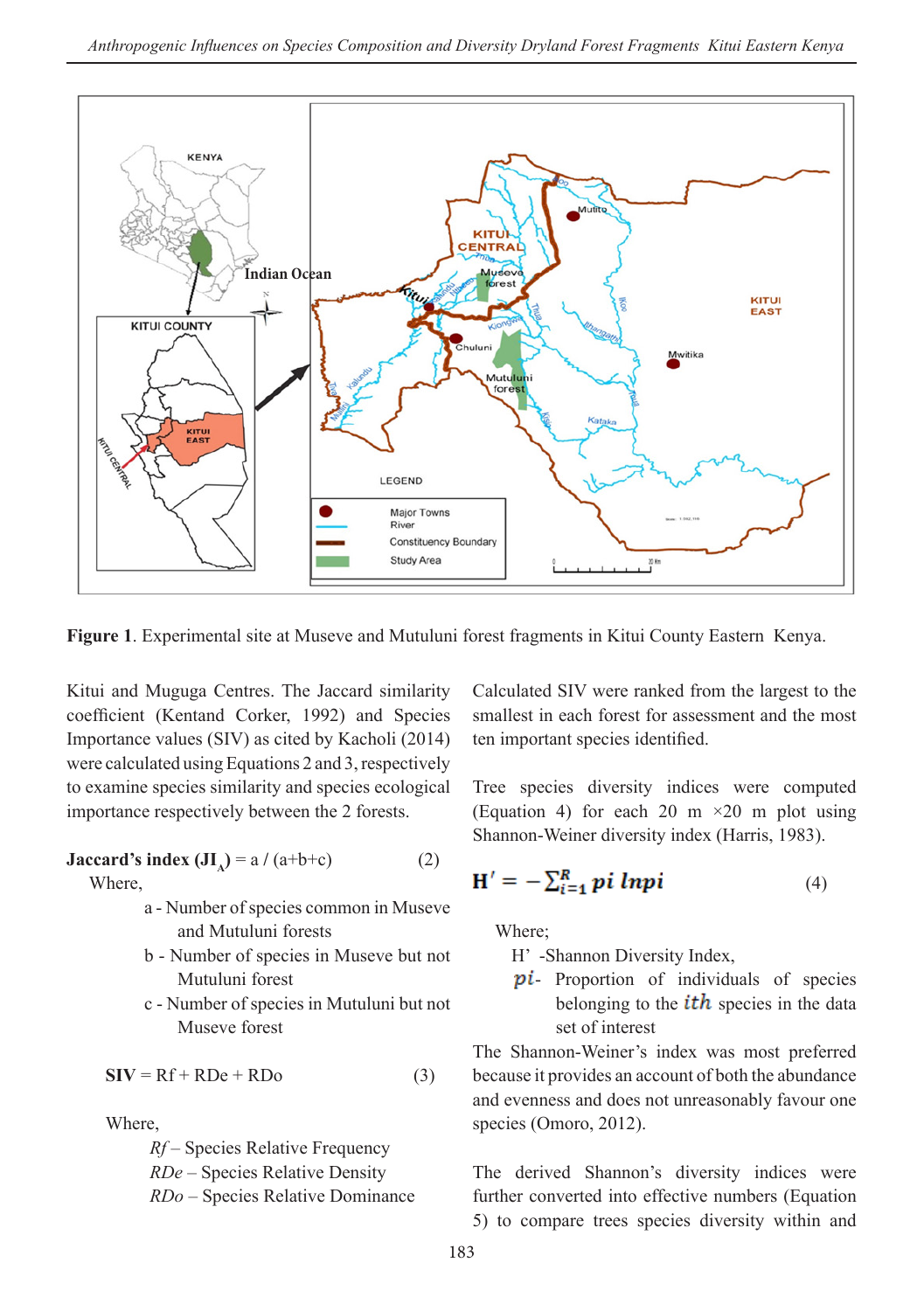between the two forests. According to Lou (2006), effective number of species is the true diversity of the community in question and is simply the number of equally-common species required to give a particular value of an index;

$$
Effective \, Numbers = Exp(H') \qquad (5)
$$

Where*H'* -Shannon Diversity Index,

Species richness (S) was also done at every 20m  $\times$ 20m plot by counting the number of species present. The following equation (Equation 6) as cited by Omoro(2012) was applied.

$$
Species\,Richness\ (S) = \sum n \tag{6}
$$

Where *n* is number of species in a plot.

Student *t-*test was used to compare tree species richness (*S*) and tree species diversity indices (*H'*) within and between Museve and Mutuluni forests. Logistic regression was used to investigate the impacts of documented human activities in each forest. The human activities were regressed as independent predictor variables against the dependent variables tree species richness (*S*) and species diversity (*H'*), respectively. The model statistics and coefficients statistics were given in a summary table.

### **RESULTS**

## **Types and prevalence of human activities in Museve and Mutuluni forest reserves**

Only 5 indicators of human activities were observed in both Museve and Mutuluni forests. The activities were mainly presence of foot paths, grazing, debarking of trees, tree cutting and introduction of exotic species. Three of the indicators occurred in both forest while debarking and presence of exotic species occurred only in Mutuluni and Museve forest, respectively (Table I). A 2-sided test of equality for column proportions using *z*-test indicated significant  $(P< 0.05)$  differences in frequencies of presence of tree cutting, grazing and foot paths. The frequencies were higher in Museve forest compared to Mutuluni. Presence of exotic species and human and/or livestock tree debarking were not compared because they only occurred in either Museve or Mutuluni forest (Table I).The number of trees cut was also significantly (*P*< 0.05) higher in Museve forest than in Mutuluni. Moreover, within Museve forest the number of trees cut varied significantly  $(P< 0.05)$ whereas no significant ( $P > 0.05$ ) difference was observed within Mutuluni forest.

|                         |          | <b>Forest</b> |                      |                             |  |  |
|-------------------------|----------|---------------|----------------------|-----------------------------|--|--|
| <b>Human activities</b> |          |               | <b>Museve forest</b> | <b>Mutuluni forest</b>      |  |  |
|                         |          | Count         | Count                | Count                       |  |  |
| <b>Tree Cutting</b>     |          | $0^{1,2}$     |                      | 23 <sub>b</sub>             |  |  |
|                         |          | $0^{1,2}$     | 47<br>a              | 27 <sub>b</sub>             |  |  |
| Grazing                 | $\theta$ | $0^{1,2}$     | $18_{\rm a}$         | 40,                         |  |  |
|                         |          | $0^{1,2}$     | $32_a$               | 10 <sub>b</sub>             |  |  |
| Human/livestock         | $\Omega$ | $0^{1,2}$     | 50 <sup>2</sup>      | $44_{\scriptscriptstyle a}$ |  |  |
| debarking               |          | $0^{1,2}$     | 0 <sup>2</sup>       | $6_{\rm a}$                 |  |  |
| Footpaths               | $\Omega$ | $0^{1,2}$     | $20_a$               | 38 <sub>h</sub>             |  |  |
|                         |          | $0^{1,2}$     | $30_a$               | $12_{\rm b}$                |  |  |
| Exotic species          | $\theta$ | $0^{1,2}$     | $3_a$                | 50 <sup>2</sup>             |  |  |
|                         |          | $0^{1,2}$     | 47                   | 0 <sup>2</sup>              |  |  |

TABLE I - TYPES AND FREQUENCIES OF HUMAN ACTIVITIES RECORDED IN MUSEVE AND MUTULUNI DRYLAND HILLTOP FOREST RESERVES.

Note: Values in the same row and subtable not sharing the same subscript are significantly different at  $p < .05$  in the two-sided test of equality for column proportions. Cells with no subscript are not included in the test. Tests assume equal variances.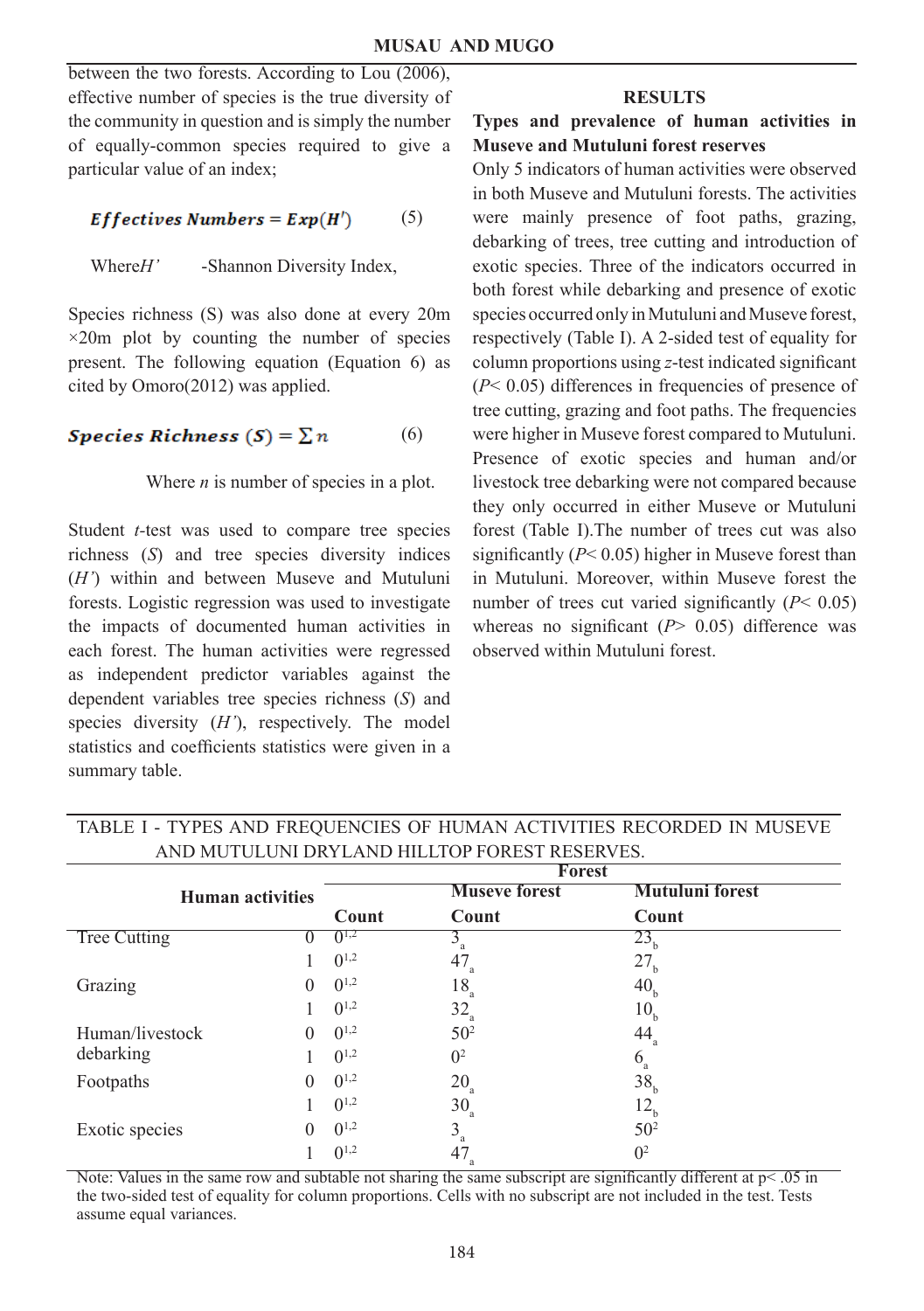## **Tree species composition and species diversity** *Tree species composition*

A total of 68 tree species (seedlings, saplings and mature trees) belonging to 28 families were detected in Museve forest (Table II) while 57 tree species belonging to 31 families were observed in Mutuluni forest (Table III). However, the number of tree species for mature trees found in Mutuluni forest (52) was higher than that of Museve (48). In addition, More seedlings and saplings (regeneration composition) were found in Museve forest compared toMutuluni (Table III). This may imply that Museve is recovering from destruction due to human activities .

| <b>Family name</b>           | <b>Species name</b>                                                                | <b>Mature</b> | <b>Saplings</b> | <b>Seedlings</b> |  |
|------------------------------|------------------------------------------------------------------------------------|---------------|-----------------|------------------|--|
| Mimosaceae                   | <i>Acacia hockii</i> De Wild.                                                      | <u>trees</u>  |                 |                  |  |
| Mimosaceae                   | Acacia nilotica L.                                                                 |               |                 |                  |  |
| Mimosaceae                   | Acacia polyacantha Willd.                                                          |               |                 |                  |  |
| Mimosaceae                   |                                                                                    |               |                 |                  |  |
| Mimosaceae                   | Acacia Senegal (L.) Willd.<br>Acacia seyal Delile.                                 |               |                 |                  |  |
| Apocynaceae                  | Acokanthera oppositifolia (Lamarck)                                                |               |                 |                  |  |
|                              | Codd.                                                                              |               |                 |                  |  |
| Fabaceae                     | Acrocarpus fraxinifolius Arnold.                                                   |               |                 |                  |  |
| Mimosaceae                   | Albizia anthelmintica (L.) Benth.                                                  |               |                 |                  |  |
| Annonaceae                   | Annona senegalensis Pers.                                                          |               |                 |                  |  |
| Euphorbiaceae                | <i>Antidesma venosum</i> Tul.                                                      | V             |                 |                  |  |
| Malvaceae                    | Azanza garckeana F. Hoffm.                                                         |               |                 |                  |  |
| Euphorbiaceae<br>Rutaceae    | <i>Bridelia taitensis</i> Vatke & Pax ex Pax.<br>Calodendrum capense (L.f.) Thunb. | Ŋ             |                 |                  |  |
|                              |                                                                                    |               |                 |                  |  |
| Apocynaceae                  | Carissa spinarum L.<br>Cassia abbreviate Oliv.                                     | V             |                 |                  |  |
| Caesalpiniaceae              |                                                                                    |               |                 |                  |  |
| Combretaceae                 | Combretum collinum Fres.                                                           |               | ٧               | V                |  |
| Combretaceae<br>Combretaceae | Combretum molle G.                                                                 |               |                 |                  |  |
|                              | Commelina benghalensis L.                                                          |               |                 |                  |  |
| Burseraceae<br>Burseraceae   | Commiphora Africana(A. Rich.) Engl.<br>Commiphora habesinica Engl.                 |               |                 |                  |  |
| Euphorbiaceae                | Croton megalocarpus Hutch.                                                         |               |                 |                  |  |
| Cupressaceae                 | Cupressus lusitanica Mill.                                                         |               |                 |                  |  |
| Papilionaceae<br>Mimosaceae  | Dalbergia melanoxylon Guill, & Perr.<br>Dichrostachys cinerea (L.) Wight &         |               |                 |                  |  |
|                              |                                                                                    |               |                 |                  |  |
| Ebenaceae                    | Arn.<br><i>Diospyros mespiliformis</i> Hochst. ex                                  |               |                 |                  |  |
| Papilionaceae                | A.DC.<br>Erythrina abyssinica Dc.                                                  |               |                 |                  |  |
| Myrtaceae                    | Eucalyptus grandis W. Hill.                                                        |               |                 |                  |  |
|                              |                                                                                    |               |                 |                  |  |
| Myrtaceae                    | Eucalyptus paniculata Sm.<br>Eucalyptus saligna Sm.                                |               |                 |                  |  |
| Myrtaceae                    |                                                                                    |               |                 |                  |  |
| Ebenaceae                    | Euclea divinorum Hiern.                                                            |               |                 |                  |  |
| Euphorbiaceae                | Euphorbia candelabrum Trémaux ex                                                   |               |                 |                  |  |
| Rutaceae                     | Kotschy.<br>Fagara chelybeum Engl.                                                 |               |                 |                  |  |
| Moraceae                     | Ficus sycomorus L.                                                                 |               |                 |                  |  |
| Moraceae                     | Ficus thonningii Blume.                                                            |               |                 |                  |  |
|                              |                                                                                    |               |                 |                  |  |
| Tiliaceae                    | Grewia bicolor Juss.                                                               |               |                 |                  |  |
| Proteaceae<br>Umbelliferae   | Grevillea robusta A.Cunn. ex R.Br.<br>Heteromorpha trifoliata (H.L.Wendl.)         |               |                 |                  |  |
| Anacardiaceae                | Eckl. & Zeyh.<br>Lannea schimperi (Hochst. ex A.Rich.)                             |               |                 |                  |  |
|                              | Engl.                                                                              |               |                 |                  |  |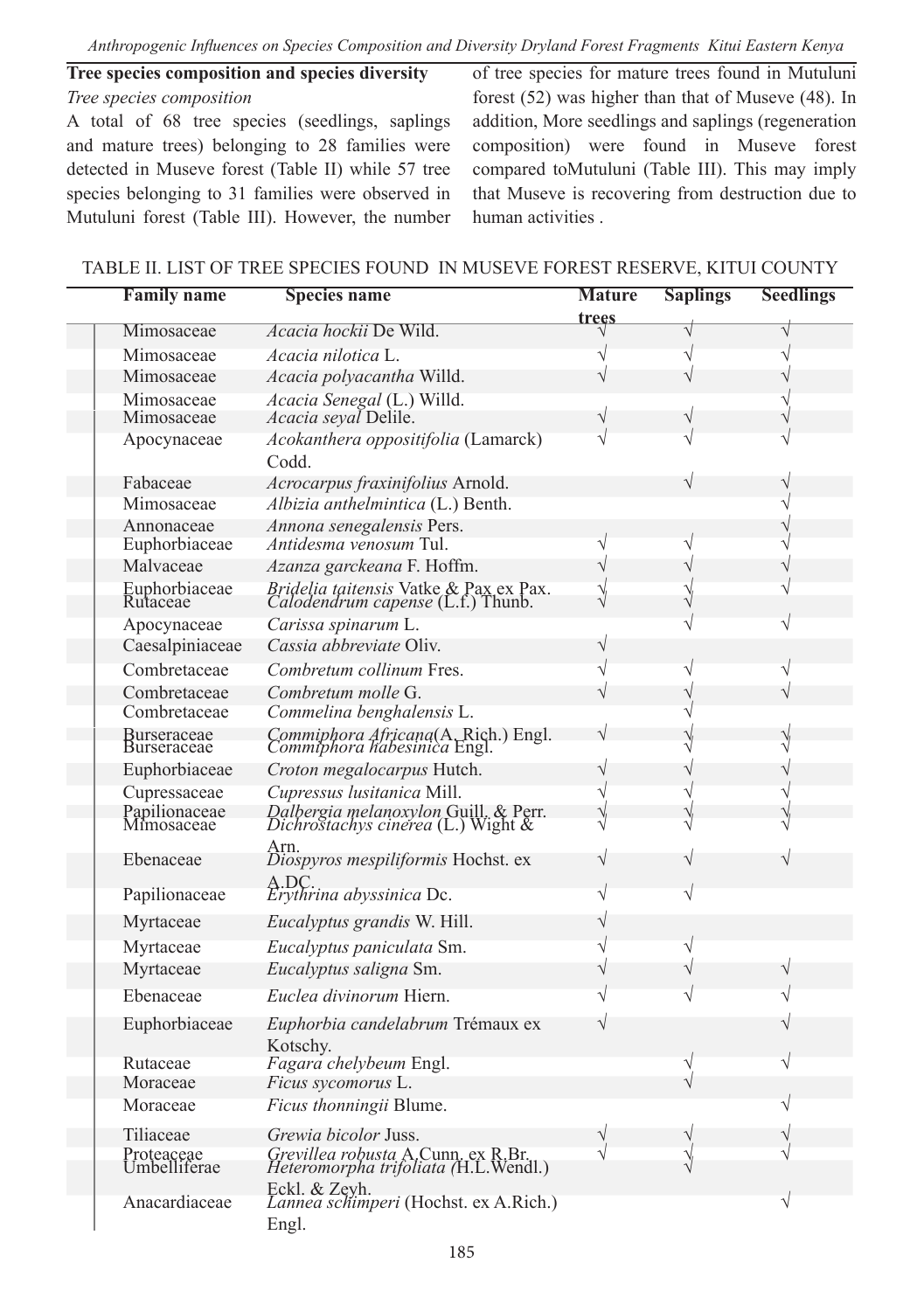# **MUSAU AND MUGO**

| <b>Family name</b><br><u>trees</u><br>Anacardiaceae<br>Lannea schweinfurthii Engl.<br>Lannea triphylla (Hochst. ex A.Rich.)<br>Anacardiaceae<br>Engl.<br>Maerua crassifolia Forssk.<br>Capparaceae<br>Anacardiaceae<br>Mangifera indica L.<br>Bignoniaceae<br>Celastraceae<br><i>Markhamia lutea</i> (Benth.) K. Schum.<br><i>Mystroxylon aethiopicum (Thunb.)</i><br>Loes.<br>Ochnaceae<br>Ochna holstii Engl.<br>Ochna ovata F. Hoffm.<br>Ochnaceae<br>Papilionaceae<br>Ormocarpum kirkii S. Moore.<br>Papilionaceae<br>Ormocarpum trachycarpum (Taub.)<br>Harms.<br>Santalaceae<br>Osyris lanceolata Hochst. & Steud.<br>Rubiaceae<br>Pavetta gardeniifolia Hochst. ex A.<br>Rich.<br>Piliostigma thonningii Schum.<br>Caesalpiniaceae<br>Salicaceae<br>Populus ilicifoilia Engl.<br>Myrtaceae<br>Psidium guajava L.<br>Rhus natalensis Bernh. ex C.Krauss.<br>Anacardiaceae<br>Anacardiaceae<br>Rhus vulgaris Meikle.<br>Anacardiaceae<br>Sclerocarya birrea A.Rich.<br>Senna siamea Lam.<br>Caesalpiniaceae<br>Caesalpiniaceae<br>Senna singueana Delile.<br>Caesalpiniaceae<br>Senna spectabilis (DC.) H.S.Irwin &<br>Barneby.<br>Steganotaenia araliacea Hochst.<br>Apiaceae<br>Loganiaceae<br>Strychnos decussata Pappe.<br>Loganiaceae<br>Strychnos spinosa Lam.<br>Euphorbiaceae<br>Synadenium compactum Var. rubrum<br>S.Carter.<br>Tamarindus indica L.<br>Combretaceae<br>Combretaceae<br>Terminalia brownii Fres.<br>Combretaceae<br>Terminalia spinosa Engl.<br>Rubiaceae<br>Vangueria madagascariensis J.F.Gmel.<br>Vitex payos (Lour.) Merr.<br>Verbenaceae<br>$\sqrt{}$<br>V<br>Total | TABLE II. LIST OF TREE SPECIES FOUND IN MUSEVE FOREST RESERVE, KITUI COUNTY |                     |               |                 |                  |
|---------------------------------------------------------------------------------------------------------------------------------------------------------------------------------------------------------------------------------------------------------------------------------------------------------------------------------------------------------------------------------------------------------------------------------------------------------------------------------------------------------------------------------------------------------------------------------------------------------------------------------------------------------------------------------------------------------------------------------------------------------------------------------------------------------------------------------------------------------------------------------------------------------------------------------------------------------------------------------------------------------------------------------------------------------------------------------------------------------------------------------------------------------------------------------------------------------------------------------------------------------------------------------------------------------------------------------------------------------------------------------------------------------------------------------------------------------------------------------------------------------------------------------------------------------------------------------------------------------|-----------------------------------------------------------------------------|---------------------|---------------|-----------------|------------------|
|                                                                                                                                                                                                                                                                                                                                                                                                                                                                                                                                                                                                                                                                                                                                                                                                                                                                                                                                                                                                                                                                                                                                                                                                                                                                                                                                                                                                                                                                                                                                                                                                         |                                                                             | <b>Species name</b> | <b>Mature</b> | <b>Saplings</b> | <b>Seedlings</b> |
|                                                                                                                                                                                                                                                                                                                                                                                                                                                                                                                                                                                                                                                                                                                                                                                                                                                                                                                                                                                                                                                                                                                                                                                                                                                                                                                                                                                                                                                                                                                                                                                                         |                                                                             |                     |               |                 |                  |
|                                                                                                                                                                                                                                                                                                                                                                                                                                                                                                                                                                                                                                                                                                                                                                                                                                                                                                                                                                                                                                                                                                                                                                                                                                                                                                                                                                                                                                                                                                                                                                                                         |                                                                             |                     |               |                 |                  |
|                                                                                                                                                                                                                                                                                                                                                                                                                                                                                                                                                                                                                                                                                                                                                                                                                                                                                                                                                                                                                                                                                                                                                                                                                                                                                                                                                                                                                                                                                                                                                                                                         |                                                                             |                     |               |                 |                  |
|                                                                                                                                                                                                                                                                                                                                                                                                                                                                                                                                                                                                                                                                                                                                                                                                                                                                                                                                                                                                                                                                                                                                                                                                                                                                                                                                                                                                                                                                                                                                                                                                         |                                                                             |                     |               |                 |                  |
|                                                                                                                                                                                                                                                                                                                                                                                                                                                                                                                                                                                                                                                                                                                                                                                                                                                                                                                                                                                                                                                                                                                                                                                                                                                                                                                                                                                                                                                                                                                                                                                                         |                                                                             |                     |               |                 |                  |
|                                                                                                                                                                                                                                                                                                                                                                                                                                                                                                                                                                                                                                                                                                                                                                                                                                                                                                                                                                                                                                                                                                                                                                                                                                                                                                                                                                                                                                                                                                                                                                                                         |                                                                             |                     |               |                 |                  |
|                                                                                                                                                                                                                                                                                                                                                                                                                                                                                                                                                                                                                                                                                                                                                                                                                                                                                                                                                                                                                                                                                                                                                                                                                                                                                                                                                                                                                                                                                                                                                                                                         |                                                                             |                     |               |                 |                  |
|                                                                                                                                                                                                                                                                                                                                                                                                                                                                                                                                                                                                                                                                                                                                                                                                                                                                                                                                                                                                                                                                                                                                                                                                                                                                                                                                                                                                                                                                                                                                                                                                         |                                                                             |                     |               |                 |                  |
|                                                                                                                                                                                                                                                                                                                                                                                                                                                                                                                                                                                                                                                                                                                                                                                                                                                                                                                                                                                                                                                                                                                                                                                                                                                                                                                                                                                                                                                                                                                                                                                                         |                                                                             |                     |               |                 |                  |
|                                                                                                                                                                                                                                                                                                                                                                                                                                                                                                                                                                                                                                                                                                                                                                                                                                                                                                                                                                                                                                                                                                                                                                                                                                                                                                                                                                                                                                                                                                                                                                                                         |                                                                             |                     |               |                 |                  |
|                                                                                                                                                                                                                                                                                                                                                                                                                                                                                                                                                                                                                                                                                                                                                                                                                                                                                                                                                                                                                                                                                                                                                                                                                                                                                                                                                                                                                                                                                                                                                                                                         |                                                                             |                     |               |                 |                  |
|                                                                                                                                                                                                                                                                                                                                                                                                                                                                                                                                                                                                                                                                                                                                                                                                                                                                                                                                                                                                                                                                                                                                                                                                                                                                                                                                                                                                                                                                                                                                                                                                         |                                                                             |                     |               |                 |                  |
|                                                                                                                                                                                                                                                                                                                                                                                                                                                                                                                                                                                                                                                                                                                                                                                                                                                                                                                                                                                                                                                                                                                                                                                                                                                                                                                                                                                                                                                                                                                                                                                                         |                                                                             |                     |               |                 |                  |
|                                                                                                                                                                                                                                                                                                                                                                                                                                                                                                                                                                                                                                                                                                                                                                                                                                                                                                                                                                                                                                                                                                                                                                                                                                                                                                                                                                                                                                                                                                                                                                                                         |                                                                             |                     |               |                 |                  |
|                                                                                                                                                                                                                                                                                                                                                                                                                                                                                                                                                                                                                                                                                                                                                                                                                                                                                                                                                                                                                                                                                                                                                                                                                                                                                                                                                                                                                                                                                                                                                                                                         |                                                                             |                     |               |                 |                  |
|                                                                                                                                                                                                                                                                                                                                                                                                                                                                                                                                                                                                                                                                                                                                                                                                                                                                                                                                                                                                                                                                                                                                                                                                                                                                                                                                                                                                                                                                                                                                                                                                         |                                                                             |                     |               |                 |                  |
|                                                                                                                                                                                                                                                                                                                                                                                                                                                                                                                                                                                                                                                                                                                                                                                                                                                                                                                                                                                                                                                                                                                                                                                                                                                                                                                                                                                                                                                                                                                                                                                                         |                                                                             |                     |               |                 |                  |
|                                                                                                                                                                                                                                                                                                                                                                                                                                                                                                                                                                                                                                                                                                                                                                                                                                                                                                                                                                                                                                                                                                                                                                                                                                                                                                                                                                                                                                                                                                                                                                                                         |                                                                             |                     |               |                 |                  |
|                                                                                                                                                                                                                                                                                                                                                                                                                                                                                                                                                                                                                                                                                                                                                                                                                                                                                                                                                                                                                                                                                                                                                                                                                                                                                                                                                                                                                                                                                                                                                                                                         |                                                                             |                     |               |                 |                  |
|                                                                                                                                                                                                                                                                                                                                                                                                                                                                                                                                                                                                                                                                                                                                                                                                                                                                                                                                                                                                                                                                                                                                                                                                                                                                                                                                                                                                                                                                                                                                                                                                         |                                                                             |                     |               |                 |                  |
|                                                                                                                                                                                                                                                                                                                                                                                                                                                                                                                                                                                                                                                                                                                                                                                                                                                                                                                                                                                                                                                                                                                                                                                                                                                                                                                                                                                                                                                                                                                                                                                                         |                                                                             |                     |               |                 |                  |
|                                                                                                                                                                                                                                                                                                                                                                                                                                                                                                                                                                                                                                                                                                                                                                                                                                                                                                                                                                                                                                                                                                                                                                                                                                                                                                                                                                                                                                                                                                                                                                                                         |                                                                             |                     |               |                 |                  |
|                                                                                                                                                                                                                                                                                                                                                                                                                                                                                                                                                                                                                                                                                                                                                                                                                                                                                                                                                                                                                                                                                                                                                                                                                                                                                                                                                                                                                                                                                                                                                                                                         |                                                                             |                     |               |                 |                  |
|                                                                                                                                                                                                                                                                                                                                                                                                                                                                                                                                                                                                                                                                                                                                                                                                                                                                                                                                                                                                                                                                                                                                                                                                                                                                                                                                                                                                                                                                                                                                                                                                         |                                                                             |                     |               |                 |                  |
|                                                                                                                                                                                                                                                                                                                                                                                                                                                                                                                                                                                                                                                                                                                                                                                                                                                                                                                                                                                                                                                                                                                                                                                                                                                                                                                                                                                                                                                                                                                                                                                                         |                                                                             |                     |               |                 |                  |
|                                                                                                                                                                                                                                                                                                                                                                                                                                                                                                                                                                                                                                                                                                                                                                                                                                                                                                                                                                                                                                                                                                                                                                                                                                                                                                                                                                                                                                                                                                                                                                                                         |                                                                             |                     | 48            | 55              | 54               |

*√* Indicates presence of the species at either maturity, sapling and/or seedling stage**.**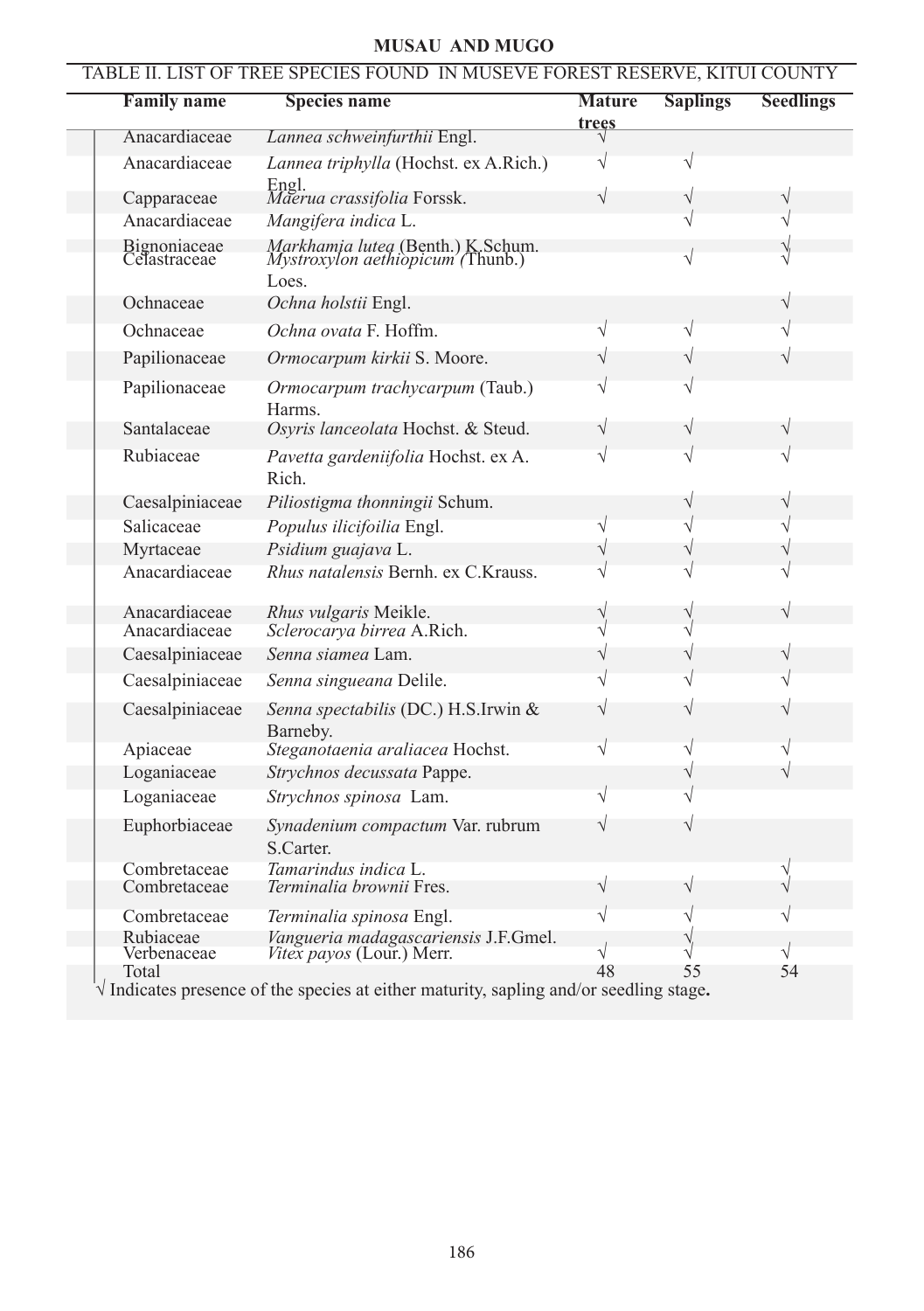|                |                                    | TABLE III - LIST OF TREE SPECIES IN MUTULUNI FOREST RESERVE, KITUI COUNTY. |                     |                 |                  |
|----------------|------------------------------------|----------------------------------------------------------------------------|---------------------|-----------------|------------------|
|                | <b>Family Name</b>                 | <b>Species Name</b>                                                        | <b>Mature Trees</b> | <b>Saplings</b> | <b>Seedlings</b> |
| T              | Mimosaceae                         | Acacia nilotica L.                                                         |                     |                 |                  |
| $\frac{2}{3}$  | Mimosaceae<br>Mimosaceae           | Acacia polyacantha Willd.<br>Acacia seyal Delile.                          |                     |                 |                  |
| $\overline{4}$ | Mimosaceae                         | anthelmintica<br>Albizia<br>(L.)<br>Benth.                                 |                     |                 |                  |
| 5<br>6         | Mimosaceae<br>Malvaceae            | Albizia gummifera Gmel.<br>Azanza garckeana F. Hoffm.                      |                     |                 | V                |
| 7<br>8         | Melianthaceae<br>Capparaceae       | Bersama abyssinica Fresen.<br>Boscia angustifolia A. Rich.                 |                     |                 |                  |
| 9              | Euphorbiaceae                      | Bridelia taitensis Vatke & Pax                                             | V                   |                 |                  |
| 10             | Rutaceae                           | ex Pax.<br>Calodendrum capense (L.f.)<br>Thunb.                            | V                   |                 |                  |
| 11             | Apocynaceae                        | Carissa spinarum L.                                                        |                     |                 |                  |
| 12             | Rhizophoraceae                     | celastroides<br>Cassipourea                                                |                     |                 |                  |
| 13             | Combretaceae                       | Alston.<br>Combretum collinum Fres.                                        |                     |                 |                  |
| 14             | Combretaceae                       | Combretum molle G.                                                         |                     |                 |                  |
| 15             | Burseraceae                        | Commiphora<br>Africana<br>(A,<br>Rich.) Engl.                              |                     |                 |                  |
| 16             | Burseraceae                        | Commiphora eminii Engl.                                                    |                     |                 |                  |
| 17             | Burseraceae                        | Commiphora habesinica Engl.                                                |                     |                 |                  |
| 18<br>19       | <b>Burseraceae</b><br>Boraginaceae | Commiphora spp.<br>Cordia monoica Roxb.                                    |                     |                 |                  |
| 20             | Euphorbiaceae                      | Croton megalocarpus Hutch.                                                 |                     |                 |                  |
| 21             | Papilionaceae                      | Dalbergia melanoxylon Guill.<br>$&$ Perr.                                  |                     |                 |                  |
| 22             | Mimosaceae                         | Dichrostachys<br>(L.)<br>cinerea<br>Wight & Arn.                           | V                   |                 |                  |
| 23             | Ebenaceae                          | Diospyros<br>mespiliformis                                                 | V                   |                 |                  |
| 24             | Salvadoraceae                      | Hochst. ex A.DC.<br>Dobera glabra (Forssk.) Juss.<br>ex Poir.              | V                   |                 |                  |
| 25             | Sterculiaceae                      | Dombeya burgessiae Gerrard<br>ex Harv.                                     | V                   |                 |                  |
| 26             | Ebenaceae                          | Euclea divinorum Hiern.                                                    |                     |                 |                  |
| 27             | Euphorbiaceae                      | Euphorbia tirucalli L.                                                     |                     |                 |                  |
| 28<br>29       | Moraceae                           | Ficus glumosa Del.                                                         |                     |                 |                  |
| 30             | Moraceae<br>Flacourtiaceae         | Ficus thonningii Blume.<br>Flacourtia indica (Burm. f.)                    |                     |                 |                  |
| 31             | Tiliaceae                          | Merr.<br>Grewia bicolor Juss.                                              |                     |                 |                  |
| 32             | Rutaceae                           | Harrisonia abyssinica Oliv.                                                | V                   |                 |                  |
| 33             | Anacardiaceae                      | Lannea schweinfurthii Engl.                                                |                     |                 |                  |
| 34             | Anacardiaceae                      | Lannea triphylla (Hochst. ex<br>A.Rich.) Engl.                             | V                   |                 |                  |
| 35             | Fabaceae                           | Lonchocarpus<br>eriocalyx                                                  | V                   |                 |                  |
| 36             | Celastraceae                       | Harms.<br>Maytenus obscura (A. Rich.)                                      | V                   |                 |                  |
| 37             | Celastraceae                       | Cufod.<br>Mystroxylon<br>aethiopicum<br>(Thunb.) Loes.                     | V                   |                 |                  |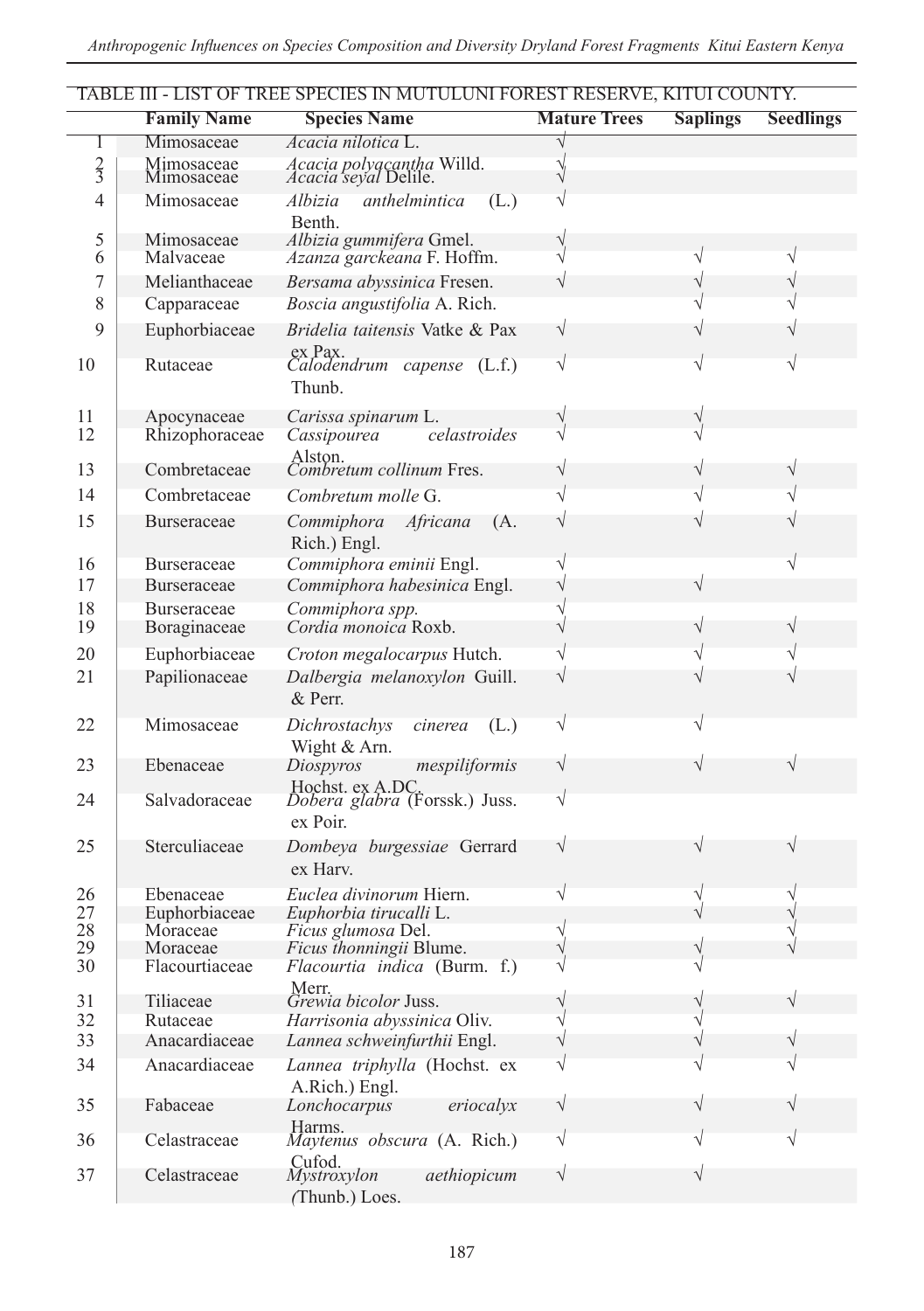### **MUSAU AND MUGO**

| TABLE III - LIST OF TREE SPECIES IN MUTULUNI FOREST RESERVE, KITUI COUNTY.                     |                    |                                            |                     |                 |                  |
|------------------------------------------------------------------------------------------------|--------------------|--------------------------------------------|---------------------|-----------------|------------------|
|                                                                                                | <b>Family Name</b> | <b>Species Name</b>                        | <b>Mature Trees</b> | <b>Saplings</b> | <b>Seedlings</b> |
| 38                                                                                             | Ochnaceae          | Ochna ovata F. Hoffm.                      |                     |                 |                  |
| 39                                                                                             | Papilionaceae      | Ormocarpum kirkii S. Moore.                | V                   |                 |                  |
| 40                                                                                             | Santalaceae        | Osyris lanceolata Hochst. &<br>Steud.      |                     |                 | V                |
| 41                                                                                             | Sapindaceae        | Capensis Eckl. &<br>Pappea<br>Zeyh.        | $\sqrt{}$           | V               |                  |
| 42                                                                                             | Rubiaceae          | Pavetta gardeniifolia Hochst.<br>ex A Rich | $\sqrt{}$           | V               |                  |
| 43                                                                                             | Salicaceae         | Populus ilicifoilia Engl.                  | V                   |                 |                  |
| 44                                                                                             | Anacardiaceae      | Rhus natalensis Bernh.<br>ex<br>C.Krauss.  |                     |                 |                  |
| 45                                                                                             | Anacardiaceae      | Rhus vulgaris Meikle.                      |                     | $\sqrt{}$       | $\sqrt{}$        |
| 46                                                                                             | Anacardiaceae      | Sclerocarya birrea A.Rich.                 |                     |                 |                  |
| 47                                                                                             | Apiaceae           | Steganotaenia<br>araliacea<br>Hochst.      |                     | $\sqrt{ }$      |                  |
| 48                                                                                             | Loganiaceae        | Strychnos henningsii Gilg.                 |                     |                 |                  |
| 49                                                                                             | Loganiaceae        | madagascariensis<br>Strychnos<br>Poir.     |                     |                 |                  |
| 51                                                                                             | Caesalpiniaceae    | Tamarindus indica L.                       |                     |                 |                  |
| 52                                                                                             | Rutaceae           | <i>Teclea nobilis</i> Delile.              |                     |                 |                  |
| 53                                                                                             | Combretaceae       | Terminalia brownii Fres.                   | V                   |                 |                  |
| 54                                                                                             | Combretaceae       | Terminalia spinosa Engl.                   |                     |                 |                  |
| 55                                                                                             | Rubiaceae          | Vangueria madagascariensis<br>J.F.Gmel.    | V                   |                 |                  |
| 56                                                                                             | Rutaceae           | Zanthoxylum chalybeum Engl.                | $\sqrt{}$           |                 |                  |
| 57                                                                                             | Rhamnaceae         | Ziziphus abyssinicaHochst. ex<br>A.Rich.   | V                   |                 | $\sqrt{ }$       |
|                                                                                                | <b>Total</b>       |                                            | 52                  | 43              | 31               |
| $\sqrt{}$ Indicates presence of the species at either maturity, sapling and/or seedling stage. |                    |                                            |                     |                 |                  |

#### **Species similarities**

The computed Jaccard similarity coefficient  $(J_I)$ between Museve and Mutuluni forest was 0.37. According to Marimon and Felfili (1997) this is below the critical value of  $JI<sub>A</sub> = 0.5$  indicating that tree species composition in Museve and Mutuluni forest were not similar. Likewise, tree species composition within Mutuluni forest reserve were heterogenous, with  $JI<sub>A</sub>$  of 0.48. However, Museve forest consisted of similar species with  $JI$ <sub>4</sub> of 0.67.

#### **Species dominance and importance values**

At Museve, SIV of 53.5% was observed (Table IV) and 10 most dominant tree species observed were *Eucalyptus saligna* Sm*, Azanza garckeana* F. Hoffm.*, Combretum molle* G.*, Euclea divinorum* Hiern. *Antidesma venosum* Tul. *Dichrostachys cinerea* (L.) Wight & Arn.*, Erythrina abyssinica* Dc, *Commiphora africana* (A. Rich.) Engl., *Terminalia brownii* Fres. and *Calodendrum capense* (L.f.) Thunb In Mutuluni forest, SIV of 58.58% was detected (Table IV) and . the 10 most predominat species in this Forest were *Teclea nobilis* Delile*, Bersama abyssinica* Fresen.*, Croton megalocarpus* Hutch*., Grewia bicolor* Juss*, Dombeya burgessiae* Gerrard ex Harv.*, Terminalia brownii* Fres.*, Diospyros mespiliformis* Hochst. ex A. DC., *Bridelia taitensis* Vatke & Pax ex Pax.*, Combretum collinum* Fres. and *Euclea divinorum* Hiern. Therefore, in both forests the most dominant species, which were less than 20 % of all observed species in each forest, exhibited a dominance value greater than 50%.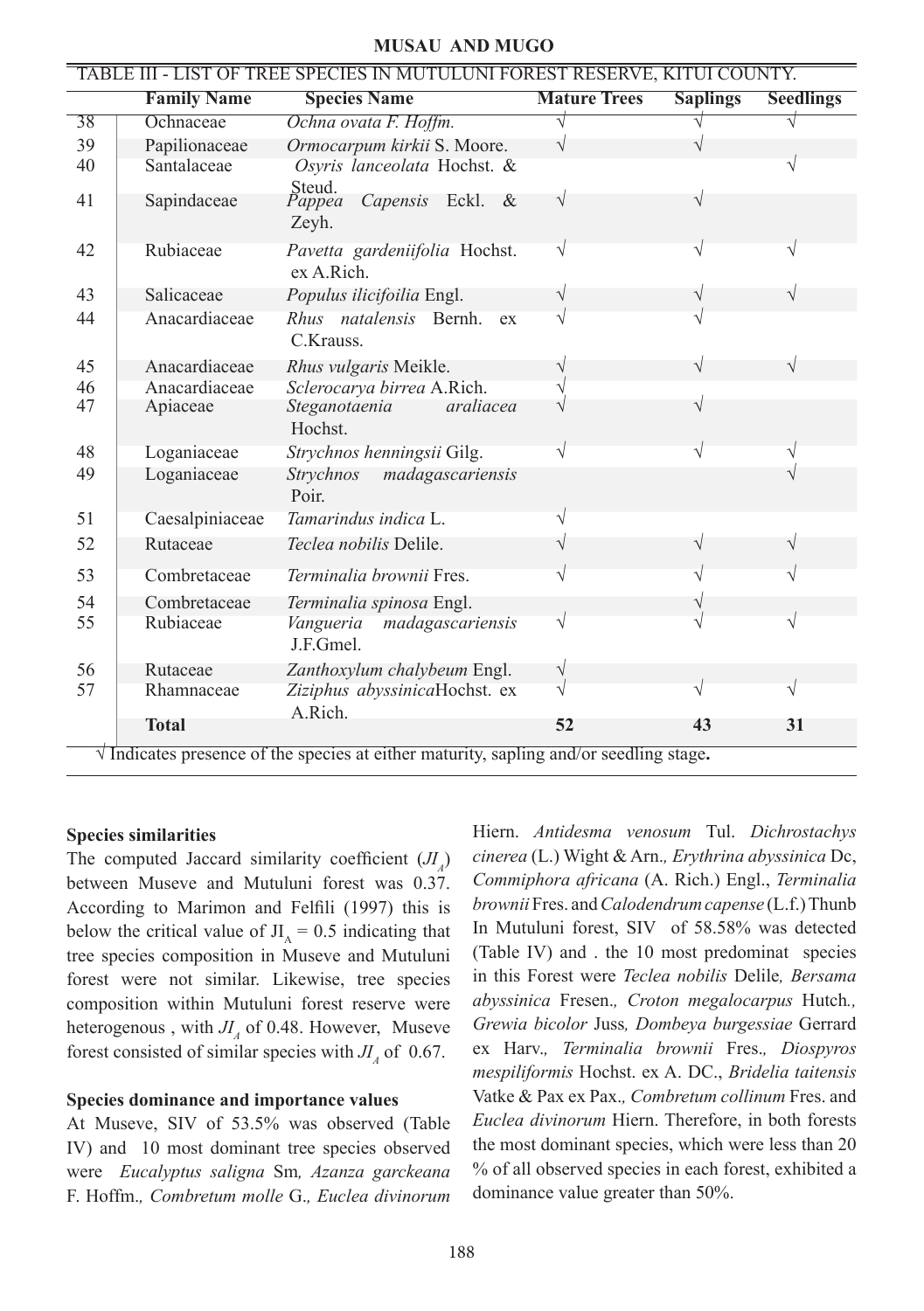| <b>Museve forest</b> |                                                    |         | Mutuluni forest                                 |                             |  |
|----------------------|----------------------------------------------------|---------|-------------------------------------------------|-----------------------------|--|
| No.                  | <b>Species name</b>                                | $SIV\%$ | <b>Species name</b>                             | <b>SIV</b><br>$\frac{0}{0}$ |  |
|                      | Eucalyptus salignaSm.                              | 16.77   | <i>Tecleanobilis</i> Delile                     | 9.88                        |  |
| $\mathfrak{D}$       | Azanza garckeanaF. Hoffm.                          | 7.31    | Bersama abyssinicaFresen.                       | 8.90                        |  |
| 3                    | CombretummolleG                                    | 5.28    | Croton megalocarpusHutch.                       | 6.42                        |  |
| $\overline{4}$       | <i>EucleadivinorumHiern.</i>                       | 4.93    | <i>GrewiabicolorJuss.</i>                       | 6.02                        |  |
| 5                    | AntidesmayenosumTul.                               | 4.18    | DombeyaburgessiaeGerrard ex<br>Harv.            | 5.95                        |  |
| 6                    | <i>Dichrostachyscinerea</i> (L.) Wight<br>$&$ Arn. | 3.91    | Terminalia browniiFres.                         | 4.76                        |  |
| 7                    | ErythrinaabyssinicaDc.                             | 3.25    | DiospyrosmespiliformisHochst.<br>ex A. D.       | 4.70                        |  |
| 8                    | Commiphora Africana(A. Rich.)<br>Engl.             | 3.12    | <i>Brideliataitensis</i> Vatke & Pax<br>ex Pax. | 4.56                        |  |
| 9                    | Terminalia brownii Fres.                           | 2.41    | CombretumcollinumFres.                          | 3.71                        |  |
| 10                   | Calodendrumcapense (L.f.)<br>Thunb.                | 2.35    | <i>Eucleadivinorum</i> Hiern.                   | 3.68                        |  |
|                      | <b>Total</b>                                       | 53.51   |                                                 | 58.58                       |  |

TABLE IV - SUMMARY OF THE TEN MOST DOMINANT SPECIES IN MUSEVE AND MUTULUNI FORESTS

# **Species richness and diversity**

The mean diversity index for Mutuluni forest was 1.50 while Museve forest was 1.46 equivalent to effective number of species 5 and 4 for Mutuluni and Museve, respectively. A normality test indicated that diversity indices in the 20m ×20m plots for both Museve and Mutuluni forest deviated from normal distribution  $(D (50) = 0.36 P<0.05)$  in Museve and  $(D (50) = 0.32 \, P \leq 0.05)$  in Mutuluni forest, respectively. Further, Mann-Whitney statistics revealed no significant differences (*P*> 0.05) in tree species diversity across the two forest reserves but it varied  $(P< 0.05)$  within each forest. Tree species richness in Museve forest were normally distributed  $(D (50) = 0.12 P > .05)$  whereas in Mutuluni they deviated  $(D (50) = 0.15 P < .05)$  significantly from normal distribution. Mann-Whitney test revealed there was not significant  $(P > 0.05)$  difference in species richness between the two forests but it varied within Mutuluni. However, within Museve forest species richness did not vary  $(t = 1.80, P$ > 0.05) significantly.

**Impacts of human activities on tree species richness and diversity in 2 in the forest reserves**  When tree cutting, presence of grazing, foot paths,

tree debarking and exotic species was regressed against species richness and diversity, the likelihood *chi-* square statistics for logistic regression for species richness ( $\chi$ 2 = 5.75,  $df = 4$ , *P*> 0.05) and diversity ( $\chi$ 2 = 5.92, *df* = 4 *P* > 0.05) in Mutuluni forest were not significant. However, in Museve forest species richness ( $\chi^2$  = 29.77, *df* = 4, *P*< 0.05) and species diversity ( $\chi^2$  = 30.20, *df* = 4, *P*< 0.05) revealed significant differences. Thus human activities documented in Museve influenced species richness and diversity while in Mutuluni they did not have significant influence.

Test of parameters estimates indicated that only tree cutting significantly influenced tree species richness and diversity in Museve forest. Regression coefficients for tree cutting ( $b < -0.01$ , Wald  $\chi^2 =$ 30.00, *P*> 0.05) on diversity and (*b* < -0.01, Wald  $\chi^2$  = 26.95, *P*> 0.05) on species richness were significantly different from 0 (Table V). It is therefore clear that tree cutting of trees reduced richness of species and diversity in Museve forest. Wald *χ*2 statistics for grazing, footpaths and introduction of exotic species were not significant  $(P > 0.05)$  implying that their occurrences did not influence the impacts on species richness and diversity in Museve forest (Table 5).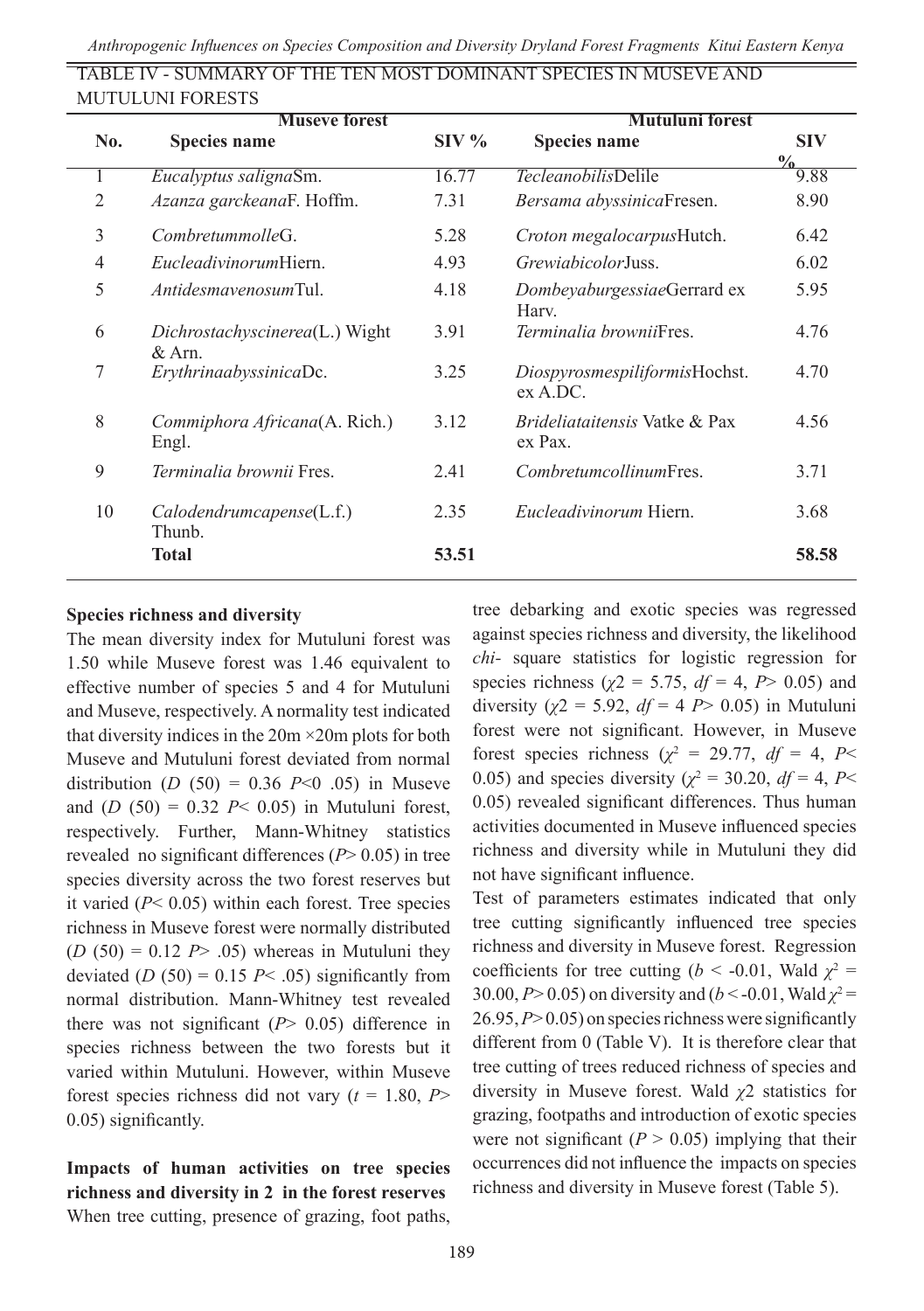| Dependent       |                          |          | <b>Hypothesis Test</b> |    |                    |
|-----------------|--------------------------|----------|------------------------|----|--------------------|
| <b>Variable</b> | <b>Parameter</b>         | B        | <b>Wald Chi-Square</b> | df | <b>Probability</b> |
|                 | (Intercept)              | 0.98     | 53.09                  | 1  | 0.00               |
|                 | Grazing                  | $-0.02$  | 0.05                   | 1  | 0.82               |
| Diversity       | Footpaths                | $-0.09$  | 0.66                   | 1  | 0.42               |
|                 | Trees cut/ha             | $-0.004$ | 30.00                  | 1  | 0.00               |
|                 | No. Exotic<br>species/ha | < 0.00   | 2.60                   | 1  | 0.11               |
|                 | (Intercept)              | 2.34     | 267.86                 | 1  | 0.00               |
|                 | Grazing                  | 0.02     | 0.03                   | 1  | 0.87               |
| <b>Richness</b> | Footpaths                | $-0.10$  | 0.69                   | 1  | 0.41               |
|                 | Treescut/ha              | $<-0.01$ | 26.95                  | 1  | 0.00               |
|                 | No. Exotic<br>species/ha | < 0.00   | 0.24                   | 1  | 0.62               |

# TABLE: V -TEST OF PARAMETER ESTIMATES FOR SPECIES RICHNESS AND DIVERSITY IN MUSEVE FOREST.

### **DISCUSSION**

Presence of human activities were evident in both Museve and Mutuluni forest reserves. However, the frequencies and intensity of human activities was high in Museve forest compared to Mutuluni forest. A two-sided z-test for equality of column proportions revealed significant differences in presence of foot paths, cutting of trees and grazing between the 2 forests. The interference with the forest structure could be attributed to the fact that proximity of Museve forest to Kitui which has high surrounding human population. compared to Mutuluni (KNBS, 2010). It is expected that the nearby people exerted more human influence on the forest. Mbuvi *et al.* (2010) noted that much of the fuelwood for cooking and brick kilning in the area were derived from the surrounding forest reserves.

Of the five anthropogenic activities observed in Museve and Mutuluni forest, only introduction of exotic species and tree cutting which affected tree species composition, richness and diversity significantly. Introduction of exotic species in Museve forest resulted to high species richness and composition (68 species) in the forest compared to that of Mutuluni forest (57 species). Museve forest has experienced reafforestation programmes that targeted deliberate introduction of species not indigenous to the forest which are likely to enhance

species composition (Mbuvi *et al*., 2010). It was observed that, all the eight remnant exotic species detected in Museve forest were absent in Mutuluni forest. According to Sovu (2011), introduction of tree species in areas where they were completely lacking enhances species composition, competition and richness of the receiving ecosystems.

The remnant exotic tree species were present in all development stages (seedlings, saplings and mature trees) indicating that they have integrated very well with the natural regeneration. Similar findings were reported where such integrations enhanced tree species composition in Taita Hills (Omoro *et al.,* 2010). In this study, presence of footpaths and grazing was higher in Museve forest compared to Mutuluni forest and this may have resulted from high edge effects. Omoro (2012) and Mutiso *et al.* (2015) noted that people and livestock movement in a forest may facilitated movement of plant propagules from the surrounding farmlands into the forest, thereby increasing species richness and composition, consequently, enriching tree species richness in Museve forest. This was vindicated by documentation of some fruit trees (*Psidium guajava*  L. and *Mangifera indica L.*) in Museve forest which are usually domestic fruit trees in the study area (Table 2). Furthermore, the regeneration (seedlings and saplings) composition for Museve forest was higher compared to mature trees compared to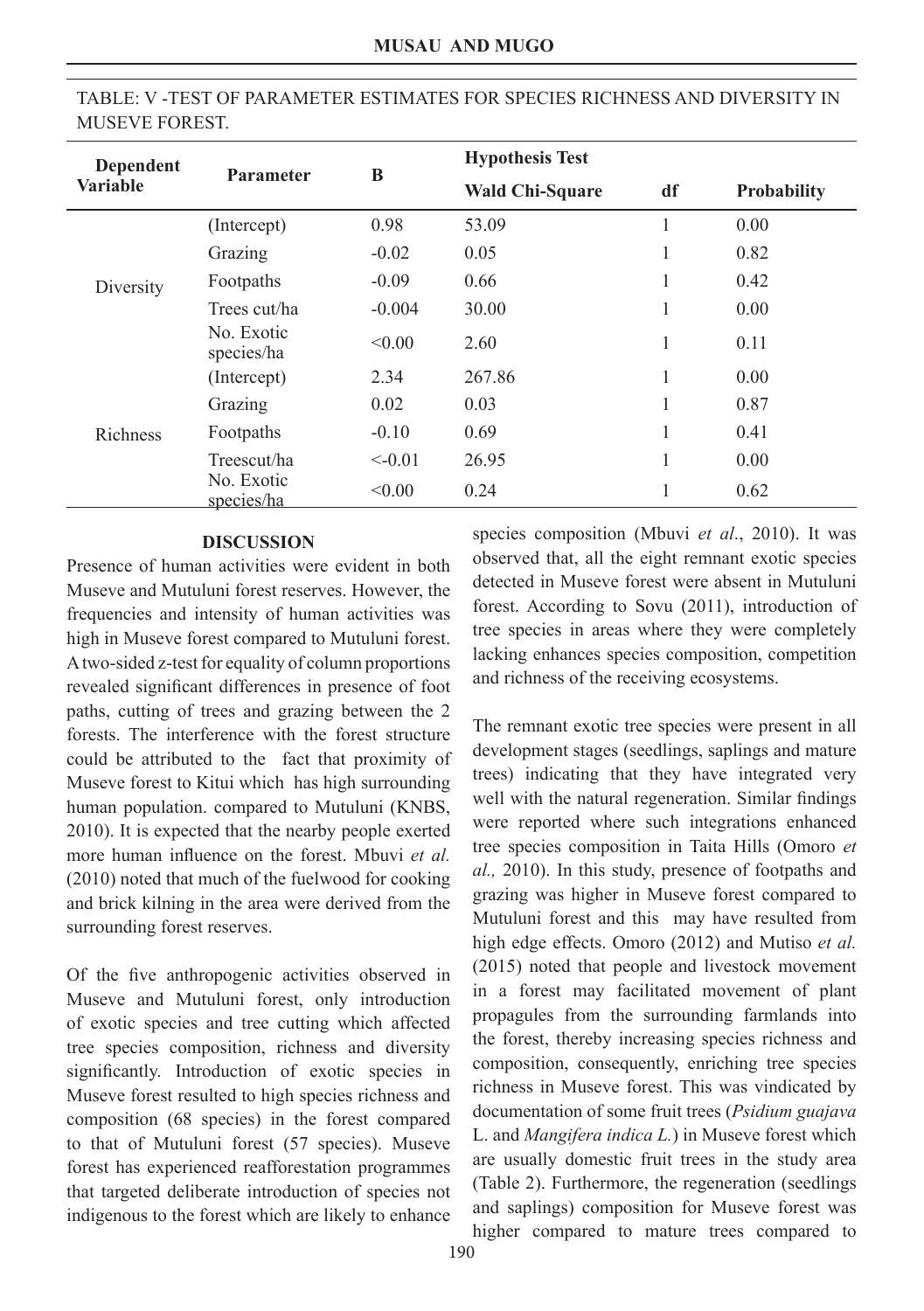Mutuluni and this may be due to increased edge effects in Museve forest. *nobilis* Delile was the most dominant (SIV=9.88%) in the forest.

Results indicated that cutting of trees significantly reduced richness of species and diversity in Museve forest while no significant impacts were evident in Mutuluni. This is attributed to high intensity of tree cutting exhibited in Museve forest compared to Mutuluni. As a result, calculated Shannon-Wiener species diversity index for Museve forest (1.46) was lower compared to that of Mutuluni forest (1.50). Studies, Hitimana (2000) and Omeja *et al.* (2004) report that continued selective cutting of socioeconomic tree species affect their regeneration and consequently species richness and diversity of a forest ecosystem. This is also in line with the findings that tree cutting particularly for fuelwood in ASALs is a major driver to to land cover change and degradation in drylands (Kiruki *et al.,* 2016; Kigomo, 2003).

Human activities influenced species dominances in the two forest fragments. The 10 most dominant tree species varied across the 2 forest reserves despite sharing similar ecological conditions. As a result of species introduction, *Eucalyptus saligna* Sm. a remnant exotic species was the most dominant (SIV=16.77%) in Museve forest. It is worth noting that eucalyptus spp. have high coppicing ability, exhibit rapid biomass input and are known to exudate allelopathic chemicals that may inhibit undergrowth of other species (KFS, 2009). This study therefore suggest that eucalyptus specie is able to maintain its presence and dominance in the forest continuum. The findings are also supported by Mutiso *et al*. (2013) and Obiri (2011) who shares that alien species may outcompete and substantially alter the gene pool of local plant materials thereby establishing their dominance and consequently influencing ecosystem functioning. The most dominant species are critical because they are known to influence ecosystem functioning most (Hitimana, 2000).Therefore, dominance of an exotic species in Museve forest is likely to interfere with the ecosystem functioning. Worse even, there is an increasing concern on the effect of *Eucalyptus spp* on the hydrological cycle and biodiversity conservation (KFS, 2009). On the contrary, Mutuluni forest did not have exotic tree species. As a result an indigenous species; *Teclea*  The widespread tree cutting in both forest reserves may have resulted into low calculated SIV of most species in both forests. Based on the SIV values, few (10) species represented high proportion  $($ >50%) dominance in each forest (SIV >50%). Though, this is common with most tropical forest, it is an indication that most trees species were rare rather than common, hence the risk of local species extinction (Kacholi, 2014;Njunge and Mugo, 2011). Therefore, there is an urgent need for increased conservation efforts in both forests. Kacholi (2014) and Omeja *et al.* (2004) suggested that, over utilization of rare species or those species with social-economic value can result to their local extinction.

Human activities also influenced species composition across the 2 forests. The two forests share same ecological zone and experience similar climatic conditions, thus it would be expected that tree species composition across the two forests would be similar. This was not the case as the two forests exhibited low species similarities. This can be explained by exotic species in Museve forest resulting to different species composition from that of Mutuluni. Also, Museve forest documented high frequencies of human activities like grazing and footpaths that may increase the likelihood of introducing propagules of other tree species from the surrounding farmlands into the forest (Mutiso *et al.,* 2013; Omoro, 2012;). This could have led to reducing similarity of species composition across the two forests. Besides, selective tree cutting is known to affect tree species composition (Kacholi, 2014; Hitimana *et al*., 2004). Thus, widespread selective tree cutting in both forests and may have resulted into unequal influences on species similarities across the two forests

It is also worth noting that low species similarity across the two forests implies that, each forest has certain tree species unique from each other (Kacholi, 2014). Hence, the need to conserve and protect each forest to minimise risks of local species extinction posed by threats from documented human activities. The high species similarity Index ( $JI<sub>A</sub> = 0.67$ ) within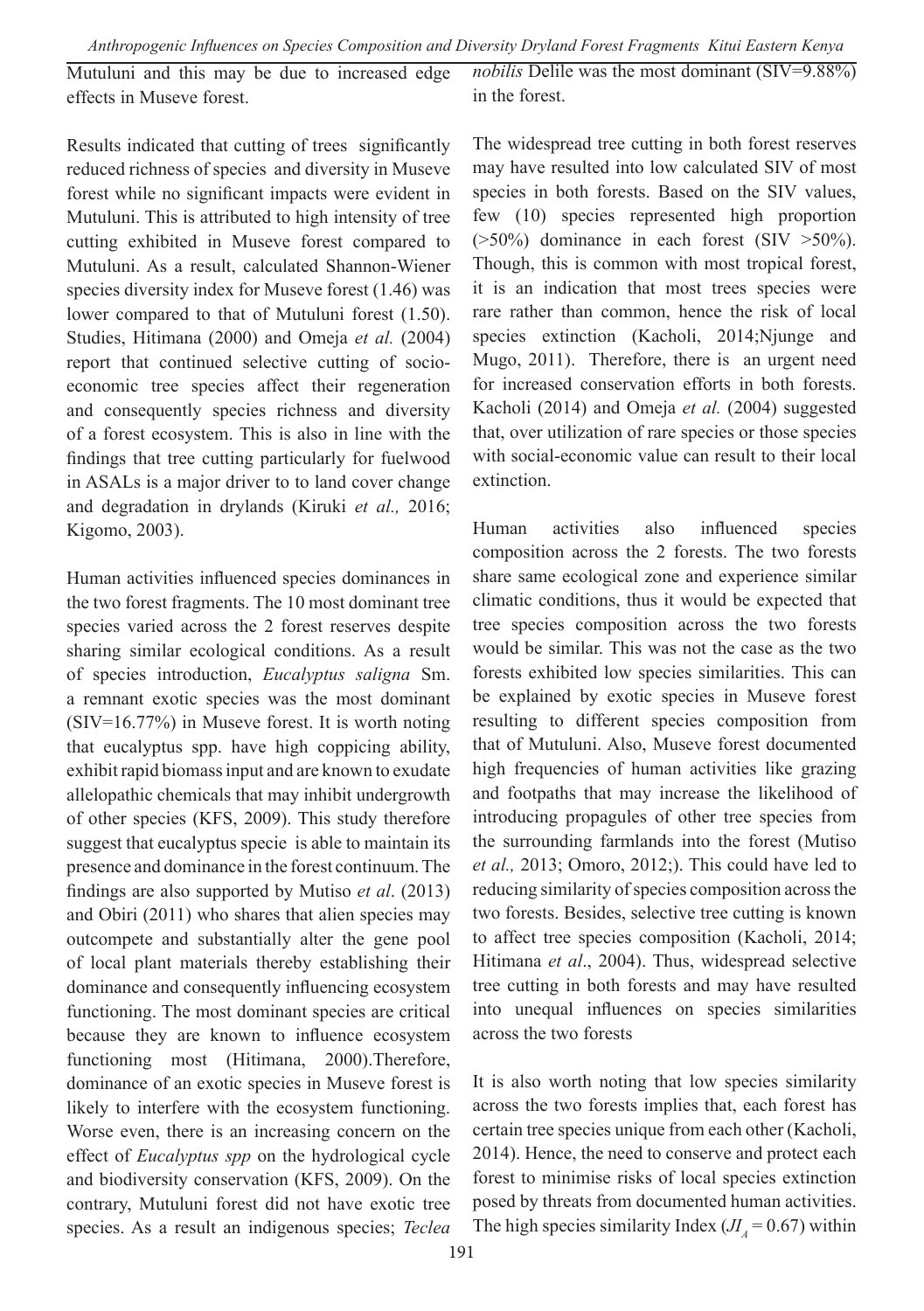Museve forest may imply that similar tree species have been introduced throughout the forest. On the other hand similarity Index  $(J_I = 0.48)$  for Mutuluni indicated low similarity in species composition. Hitimana (2000) and Mutiso *et al*. (2015) have also shown low species similarity within the same forest as it was the case for Mutuluni forest.

### **Conclusion and Recommendations**

Only 5 out of the 9 predetermined human activities were documented in Museve and Mutuluni forest reserves with high occurrences in Museve. Tree cutting and introduction of exotic tree species impacted tree species richness, diversity and composition the most. Presence of grazing, foot paths and tree debarking did not necessarily result into significant impacts.

Introduction of exotic species in Museve forest reserve increased species richness in Museve but resulted to low similarity in species composition across the two forests. Species dominances were also affected in Museve forest since *Eucalyptus salig*na an exotic species was the most dominant in the forest. Cutting of trees reduced species richness and diversity in Museve but no significant effects were observed at Mutuluni forest.

The study concludes that human activities affected tree species composition, richness and diversity for the two forest reserves but Museve forest was more disturbed than Mutuluni. Hence, there is need for proper management plans, heightened protection and monitoring of human activities in both forests with specific attention to Museve. Although grazing, foot paths and tree debarking did not reveal significant impacts in this research, it is worth considering them when designing conservation strategies for the two forests since they have been reported to affect species composition, richness and diversity directly or indirectly through creation of forest edge effects. Further research is recommended to understand the consequences of *Eucalyptus spp.*in altering tree species composition and ecological processes within Museve forest.

### **Acknowledgements**

Authors acknowledge the logistical and technical support extended to this work by the Kenya Forest Service (Kitui) and Kenya Forest Research Institute (Kitui and Muguga). We also acknowledge the input by field crew.

### **REFERENCES**

- [1]Beentje, J. (1994). Kenya trees, shrubs and Lianas. Nairobi National Museums of Kenya, Nairobi, Kenya.
- [2]FAO, (2010). Guidelines on sustainable forest management in drylands of sub-Saharan Africa; Arid Zone Forests and Forestry Working Paper No. 1, Rome, Italy.
- [3]Gachathi, F. (2012). The other water towers not much is known of dryland hills and low mountains that offer a lifeline to people in ASAL. Kenya Forest Research Institute.
- [4]Gonzalez, P. (2001). Desertification and a shift of forest species in the West African Sahel. *Climate Research*, 17: 217–228.
- [5]Harris, H.J., Milligan M.S. and Fewless, G.A. (1983). Diversity quantification and ecological evaluation in freshwater marshes. Biological conservation vol. 27 issue 2.
- [6]Hitimana, J., Kiyiapi, J.L. and Njunge, J.T. (2004). Forest structure characteristics in disturbed and undisturbed sites of Mt. Elgon Moist Lower Montane Forest, western Kenya. Forest Ecology and Management 194 (2004). 269-¬291.
- [7]Hitimana, J. (2000). Structure, composition and regeneration of Mt Elgon moist lower montane forest in Kenya with particular interest in *Olea Capensis subsp welwitschii*, MPhil thesis. Moi University, Eldoret.
- [8]Kacholi, D.S. (2014). Analysis of Structure and Diversity of the Kilengwe Forest in the Morogoro Region, Tanzania. International Journal of Biodiversity, Vol. 2014, ID 516840, Retrieved 23 June, 2014, from http://dx.doi.org/10.1155/2014/516840
- [9]Kent, M. and Corker, P. (1992). Vegetation Description and analysis: A practical approach Chichester: John Wiley & Sons.
- [10]KFS, (2012). The forester. A quarterly magazine of the Kenya forest service. January-March. Karura in Narobi: Kenya forest service.
- [11]KFS, (2009). A Guide to On-Farm Eucalyptus Growing in Kenya. Nairobi, Government printer.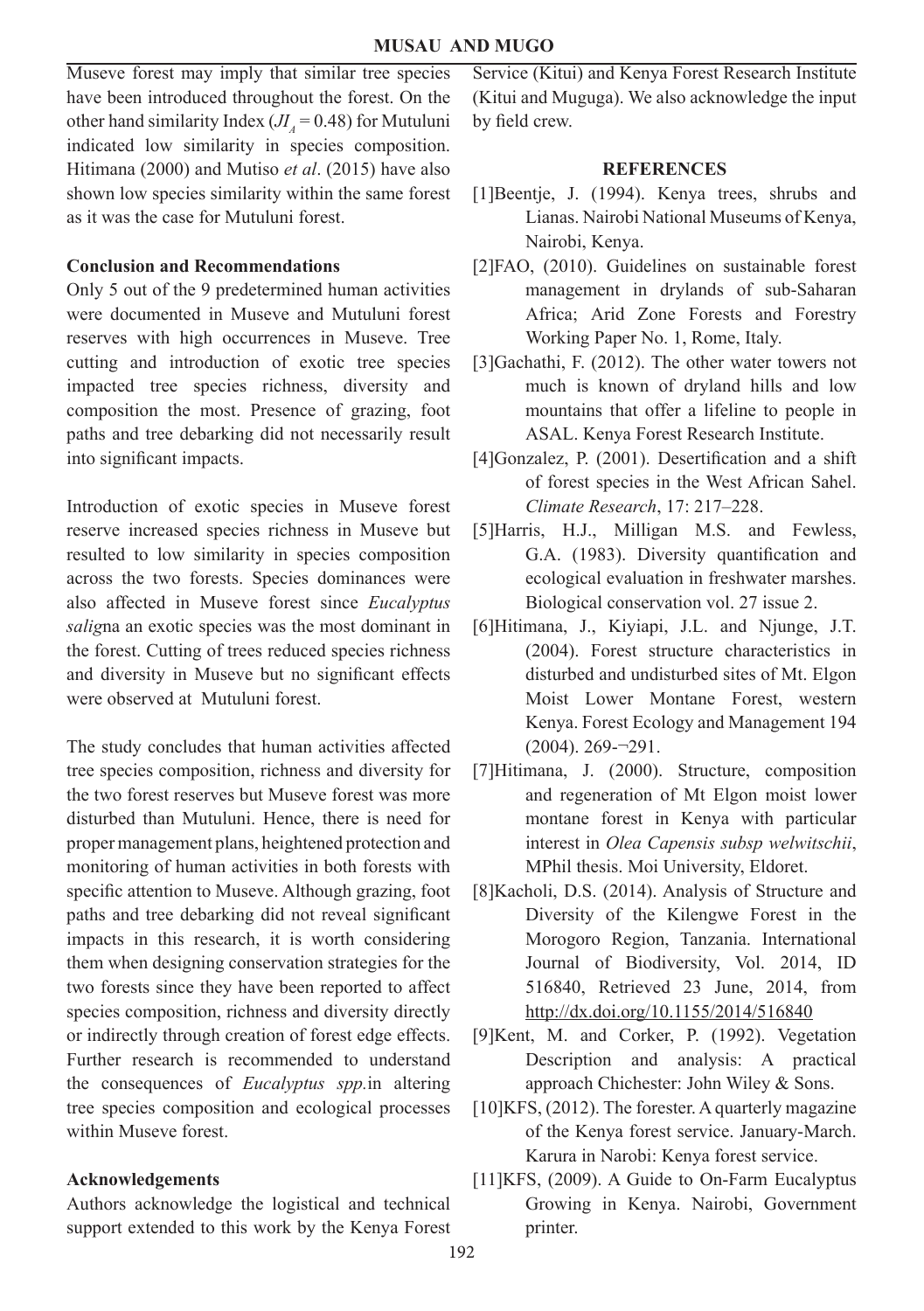*Anthropogenic Influences on Species Composition and Diversity Dryland Forest Fragments Kitui Eastern Kenya*

- [11]MENR and BTC, (2002). Kitui District Forestry Master Plan. Nairobi: Government Printer.
- [12]Kiruki, H., Emma, H., Zanden, E., Malek, Z. and Verburg, P. (2016). Land Cover Change and Woodland Degradation in a Charcoal Producing Semi-Arid Area in Kenya. Wiley Online Library, Retrieved 11 October, 2016, from wileyonlinelibrary.com.
- [13]Kigomo, B.N. (2003). Forests and woodlands degradation in dryland Africa: A case for urgent global attention. A paper submitted to the XII world forestry congress in 2003 Quebec City Canada. Retrieved 3 December, 2015, from www.fao.org/docrep169-B3.
- [14]Lou, J. (2006). *"Entropy and diversity". Oikos*113(2): 363–375.
- [15]Mahbud Uddin A. (2008). Underlying Causes of Deforestation and Forest Degradation in Bangladesh. University of Dhaka, Bangladesh.
- [16]Marimon, B.S. and Felfili, J.M. (1997). Structure of a monodominant forest of BrosimumrubescensTaub in Nova Xavantina-MT, Brazil; Proceedings of the International Symposium on assessment and monitoring of Forests in Tropical Dry Regions with special reference to Gallery Forests Nov. 1996, *Brasilia* 215-230.
- [17]Mathu, W. (2011). Forest plantations and woodlots in Kenya. Nairobi: African forest forum.
- [18]Maundu, P. and Bo Tengnas, B. (2005). *Useful trees and shrubs of Kenya*. World Agroforestry Centre Eastern and Central Africa Regional Programme (ICRAF-ECA). Nairobi, Kenya.
- [19]Mbuvi, M.T., Nahama, E.T. and Musyoki, J.M. (2010). "Socio-economic Report for Kavonge and Mũseve Hill-top forests". A consultant report for Kalundu and Nzeeũ Rivers Environmental Conservation Group, Kitui.
- [20]Middleton, N.J. and Thomas, D. (1997). World Atlas of Desertification. UNEP, Arnold, London. UK.
- [21]MEA (2005). Ecosystems and Human Well-Being: Biodiversity Synthesis. Washington, D.C.: World Resources Institute.

[22]MoA (1983). Farm Management Handbook of

Kenya Vol. II – Part C Natural Conditions and Farm Management Information. East Kenya (Eastern and Coast provinces), Nairobi.

- [23]Morris, R.J. (2010). Anthropogenic impacts on tropical forest biodiversity: a network structure and ecosystem functioning perspective. Retrieved May 4, 2015, from doi:10.1098/rstb.2010.0273.
- [24]Mutiso, F.M, Cheboiwo, K.J., Mware, J.M., Sang, F. and Tarus, G.K. (2015). "Floristic Composition, Affinities and Plant Formations in Tropical Forests: A Case Study of Mau Forests in Kenya". International Journal of Agriculture and Forestry 5(2): 79-91.
- [25]Mutiso, F.M., Hitimana, J., Kiyiapi, J.L., Sang, F.K. and Eboh E., (2013). Recovery of Kakamega Tropical Rainforest from Anthropogenic Disturbances*. Journal of Tropical Forest Science 25(4): 566–57.*
- [26]Njunge J. and Mugo J. (2011). Composition and succession of the woody flora of South Nandi forest Kenya. *Research Journal of Botany,* 6: 112-121*.*
- [27]Obiri, J.F. (2011). Invasive plant species and their disaster-effects in dry tropical forests and rangelands of Kenya and Tanzania*. Journal of Disaster Risk Studies, Vol. 3, No.2.*
- [28]Ochola, W., Sanginga, P.C. and Bekalo I. (2010). Managing Natural Resources for Development in Africa: A Resource Book. Nairobi: University of Nairobi Press.
- [29]Omeja, P., Obua, J. and Cunningham, B. (2004). "Regeneration, density and size class distribution of tree species used for drum making in central Uganda". *African Journal of Ecology*. 42, 129–136.
- [30]Omoro, L.M. (2012). Tree species diversity, richness, and similarity between exotic and indigenous forests in the cloud forests of Eastern Arc Mountains, Taita Hills, Kenya. Academic dissertation for the Dr. Sc. (Agr. & For.) Faculty of Agriculture and Forestry of the University of Helsinki.
- [31]Omoro, L. Pellikka, Rogers C. (2010). Tree species diversity, richness, and similarity between exotic and indigenous forests in the cloud forests of Eastern Arc Mountains, Taita Hills, Kenya. Journal of Forestry Research. Volume 21, Number 3, 255-264.